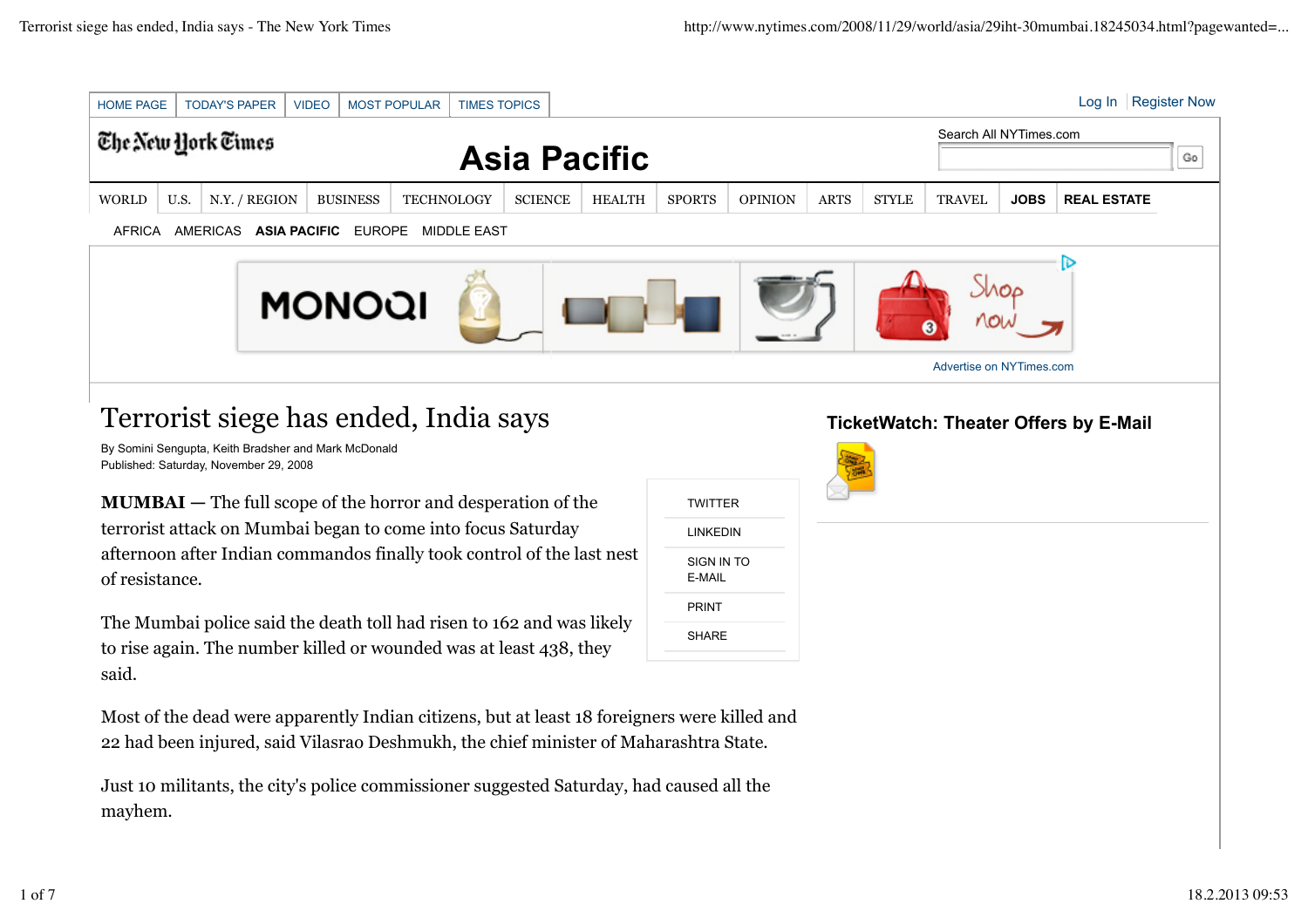"With confidence I can say that 10 terrorists came in," said the commissioner, Hasan Gafoor. "We killed nine of them and one was captured alive."

His comments were confirmed by Deshmukh, although it remained unclear whether they might have been referring to 10 attackers coming in by sea to join accomplices who, according to unconfirmed local news reports, might have embedded themselves in Mumbai days before the attacks. Investigations continued.

A senior Mumbai police inspector, Nagappa R. Mali, identified the captured suspect as a 21-year-old Pakistani man, Ajmal Amir Kasab. Mali said the man had a fourth-grade education and worked as a laborer.

Four other suspected terrorists were at the morgue at the JJ Hospital in Mumbai. Officials there said they were men aged 20 to 25.

The brazen and well-coordinated assault, which lasted more than 60 hours, thoroughly shook Mumbai, the financial and entertainment capital of India. The attacks rattled India as well, raising tensions with neighboring Pakistan and prompting questions about the failure of the authorities to anticipate the tragedy or to react swiftly enough as it unfolded.

Even before the man captured alive was identified as Pakistani, the Indian foreign minister, Pranab Mukherjee, said early evidence explicitly pointed to Pakistan's involvement. "Preliminary evidence, prima facie evidence, indicates elements with links to Pakistan are involved," he told reporters in New Delhi.

Pakistan has denied any involvement, and the government had offered to send the head of its spy agency, the Inter-Services Intelligence directorate, to assist in the investigation of the attacks. But news agencies reported Saturday that Pakistan would instead send a lower-ranking official. A spokesman for the Pakistani prime minister, Yousuf Raza Gilani, gave no reason for the change, agencies reported, nor did he say when a visit might take place.

## Advertise on NYTimes.com **MOST POPULAR** 1. Opinion: Why Gender Equality Stalled 2. MAUREEN DOWD: The Oscar for Best Fabrication The Education Revolution: In China, Families Bet It All 3. on College for Their Children 4. Can the Republicans Be Saved From Obsolescence? 5. Creating Hipsturbia 6. Gray Matter: Why We Love Beautiful Things 7. Loose Ends: Al Qaeda's AARP? 8. Opinion: Retirement: Scarier Than Freddy Krueger E-MAILED BLOGGED SEARCHED VIEWED

- 9. Age and Size Stand Out, but So Does Talent
- 10. As Families Change, Korea's Elderly Are Turning to Suicide

Go to Complete List »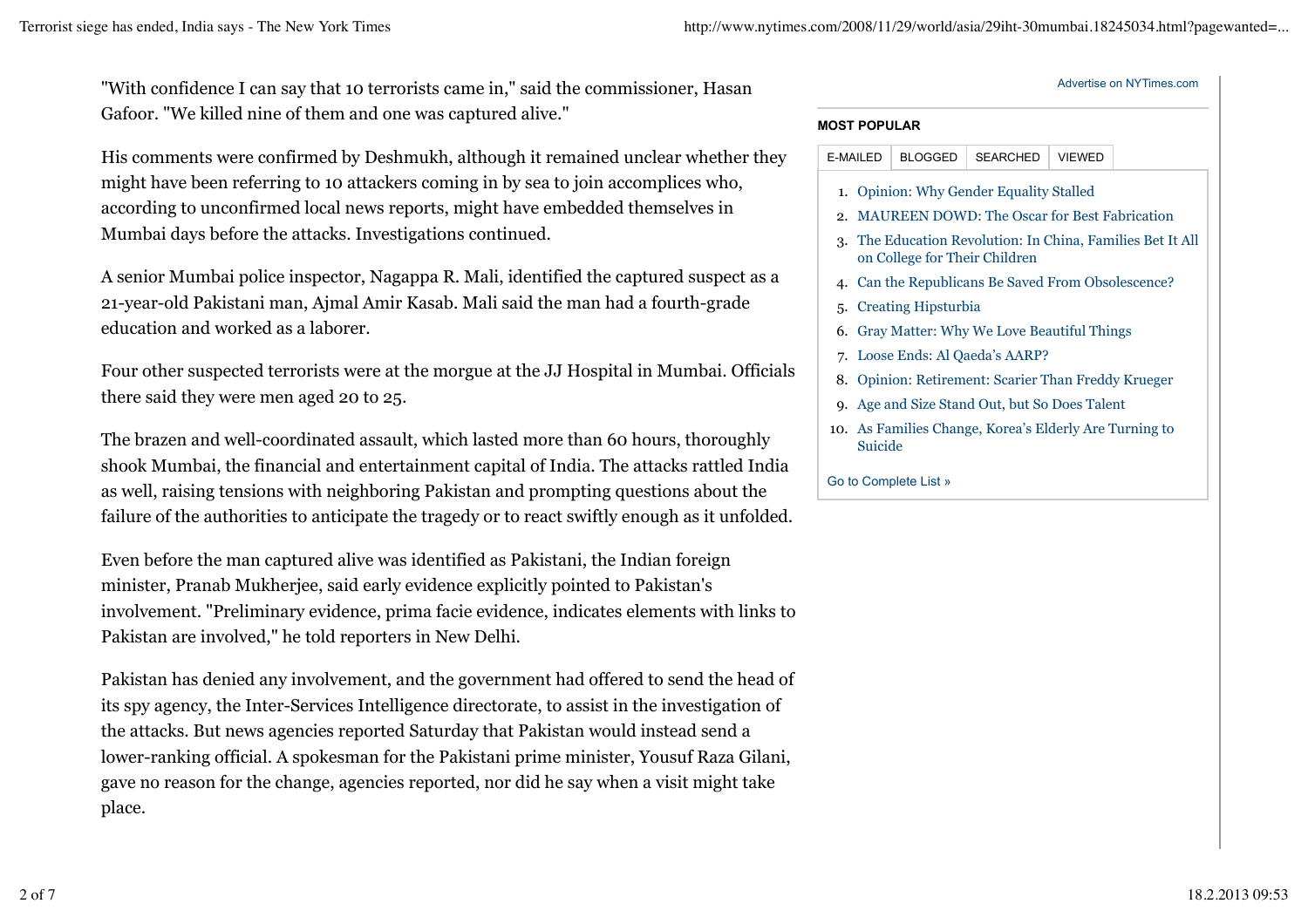The final battle began around dawn on Saturday, when gunfire began to rattle inside the Taj Mahal Palace & Tower, one of about a dozen sites that the militants attacked in their rampage beginning Wednesday night. The terrorists never issued any manifestos or made any demands, and it seemed clear from their stubborn resistance at the Taj that they intended to fight to the last.

It wasn't long before flames were roaring through a ground-floor ballroom and the first floor of the Taj, a majestic 105-year-old hotel in the heart of southern Mumbai.

But by midmorning, after commandos had finished working their way through the 565-room hotel, the head of the elite National Security Guard, J. K. Dutt, said the siege at the Taj was over. Three terrorists, he said, had been killed inside.

Gafoor said security forces were still combing through the hotel on Saturday afternoon and it was expected that they would find more bodies. One commando leader said earlier that his team had come across a single room in the Taj containing a dozen corpses or more.

With the battle over, Indian Army troopers outside the hotel could begin to relax. They took pictures of each other with their cellphone cameras and, flashing broad smiles, gave the thumbs-up sign to onlookers.

U.S. intelligence and counterterrorism officials said Friday that there was mounting evidence that a Pakistani militant group was responsible: Lashkar-e-Taiba, which has long been involved in the conflict with India over Kashmir, the territory disputed between India and Pakistan and partly controlled by each.

The Indian authorities were also beginning to face sharp questions about why operations to flush out a handful of assailants at the Jewish center and the Taj had not moved more rapidly. And many other basic questions remained for a crisis that unfolded so publicly, on televisions, Web sites and Twitter feeds across the world. Who were the attackers? And how could so few of them have created such havoc?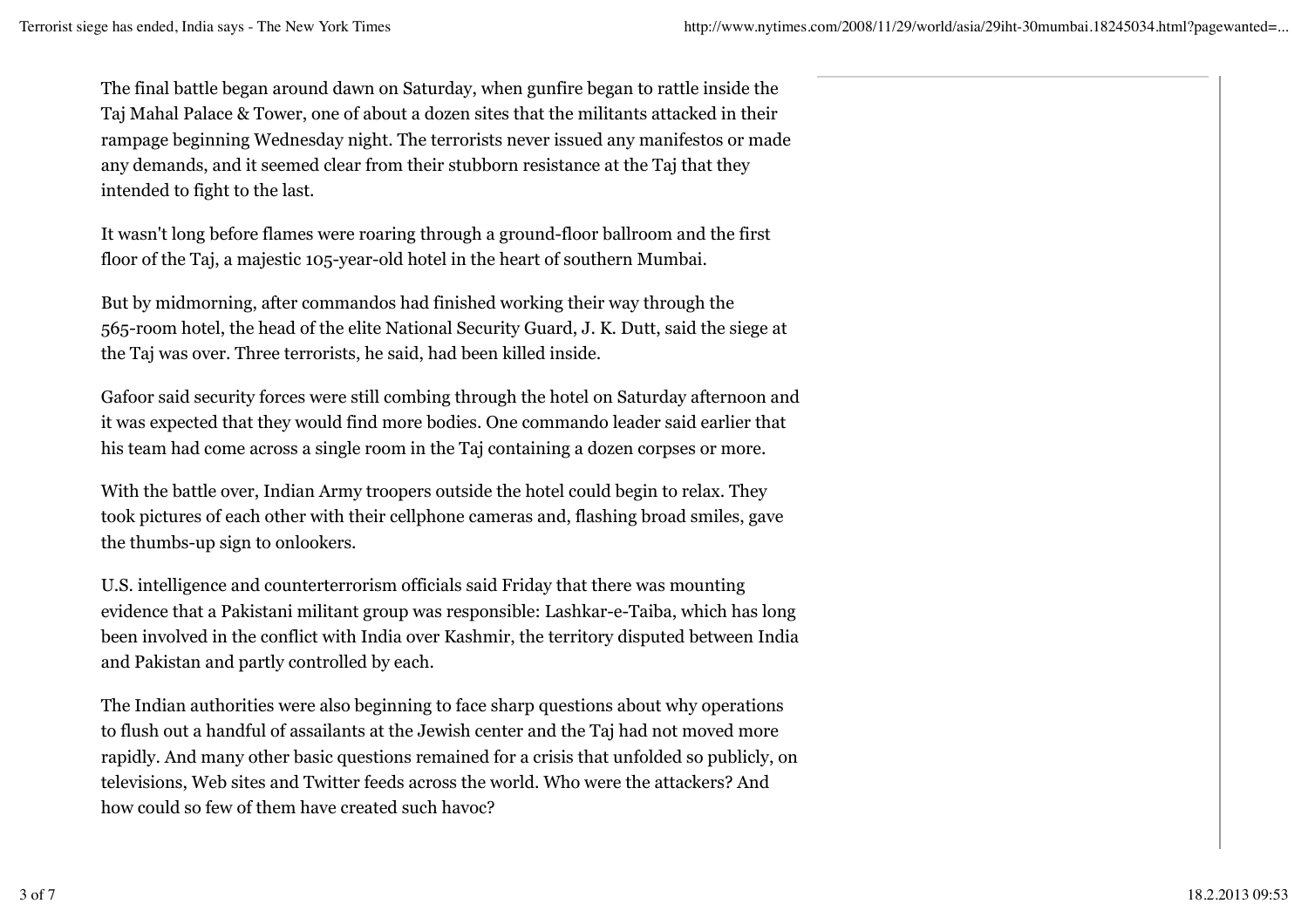A glimpse of the desperation and fear that the attack created could be seen Saturday at the back of the seven-story Taj: bedsheets that had been knotted together hung from a number of broken windows. One chain of sheets, dropped from a sixth-floor window, reached less than halfway to the ground.

Yasin Ali, 25, the owner of a handicraft shop behind the hotel, said he had seen as many as 30 people using the sheets to escape the terrorists. They had shimmied down the chains, dropped into a garden area near the hotel swimming pool and then run out a back gate. He said the escapees appeared to be hotel staff, kitchen workers and a few Westerners.

In the Taj garden, meanwhile, a blue-tiled fountain continued to bubble and spurt.

The main success for the authorities had come Friday at the Oberoi, the other luxury hotel that had been attacked. (The other main sites were the city's principal train station, a hospital, a cinema and a café.) The authorities said two gunmen had been killed at the Oberoi and that 93 foreigners - some of them wearing Air France and Lufthansa uniforms - had been rescued, although 30 bodies had been found.

Survivors offered harrowing accounts of their ordeal, trapped on the upper floors of the high-rise hotel while gunmen prowled below. The National Security Guard said it recovered two AK-47s, a 9-millimeter pistol and some grenades.

Indian commandos said the attackers at both hotels appeared well trained in handling weapons and hand grenades, and they seemed to know the buildings' layouts, indicating a high degree of preparation. Some were seen arriving by boat; others may have been registered guests at the hotels for days.

"AK-47s and hand grenades, how to use and deploy them, this is not something you just pick up," said Bruce Hoffmann, a professor at Georgetown University and the author of "Inside Terrorism." "Soldiers spend months learning how to do these things. You can't learn this over the Internet."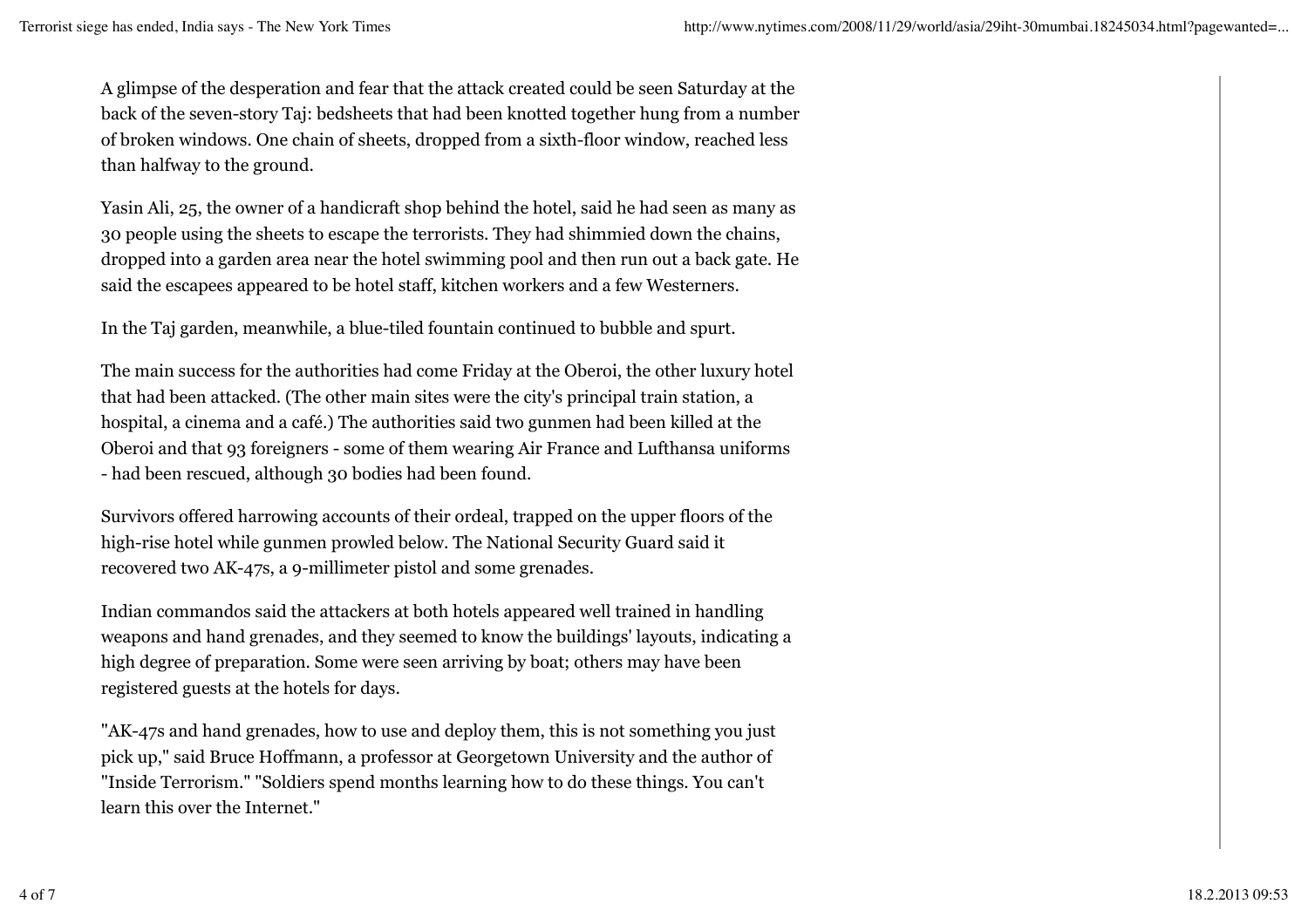"On a number of different levels these attacks are alarming," Hoffman said.

"Outside of the zones of warfare, since 9/11 there haven't been major, major terrorist attacks," he said, referring to the attacks in the United States on Sept. 11, 2001. "There's been this lull, and the thought that perhaps we've turned a corner on this.

"But this just reminds us that terrorism remains an international problem."

The leader of a commando unit involved in a gunbattle inside the Taj said Friday that his team found a gunman's backpack, which contained dried fruit, 400 rounds of AK-47 ammunition, four grenades, Indian and U.S. money, and seven credit cards from some of the world's leading banks, he said. The pack also had a national identity card from the island of Mauritius.

The attackers were "very, very familiar with the layout of the hotel," said the commander, who disguised his face with a black scarf and tinted glasses to hide his identity. He said the militants, who appeared to be under 30 years old, were "determined" and "remorseless."

As the U.S. State Department reported that Secretary of State Condoleezza Rice had called President-elect Barack Obama twice to brief him on the attacks, U.S. intelligence and counterterrorism officials said Friday there was mounting evidence pointing to the involvement of Lashkar or possibly another Pakistani group focused on Kashmir, Jaishe-Muhammad.

The U.S. officials cautioned that they had reached no conclusions about who was responsible for the attacks or how they were planned and carried out. A team from the FBI was being sent to Mumbai to assist with the forensic investigation. In a statement, President George W. Bush said he was saddened by the deaths.

The foreigners killed included people from Australia, Britain, Canada, China, Germany, Israel, Italy, Japan, Singapore, Thailand and the United States, The Associated Press